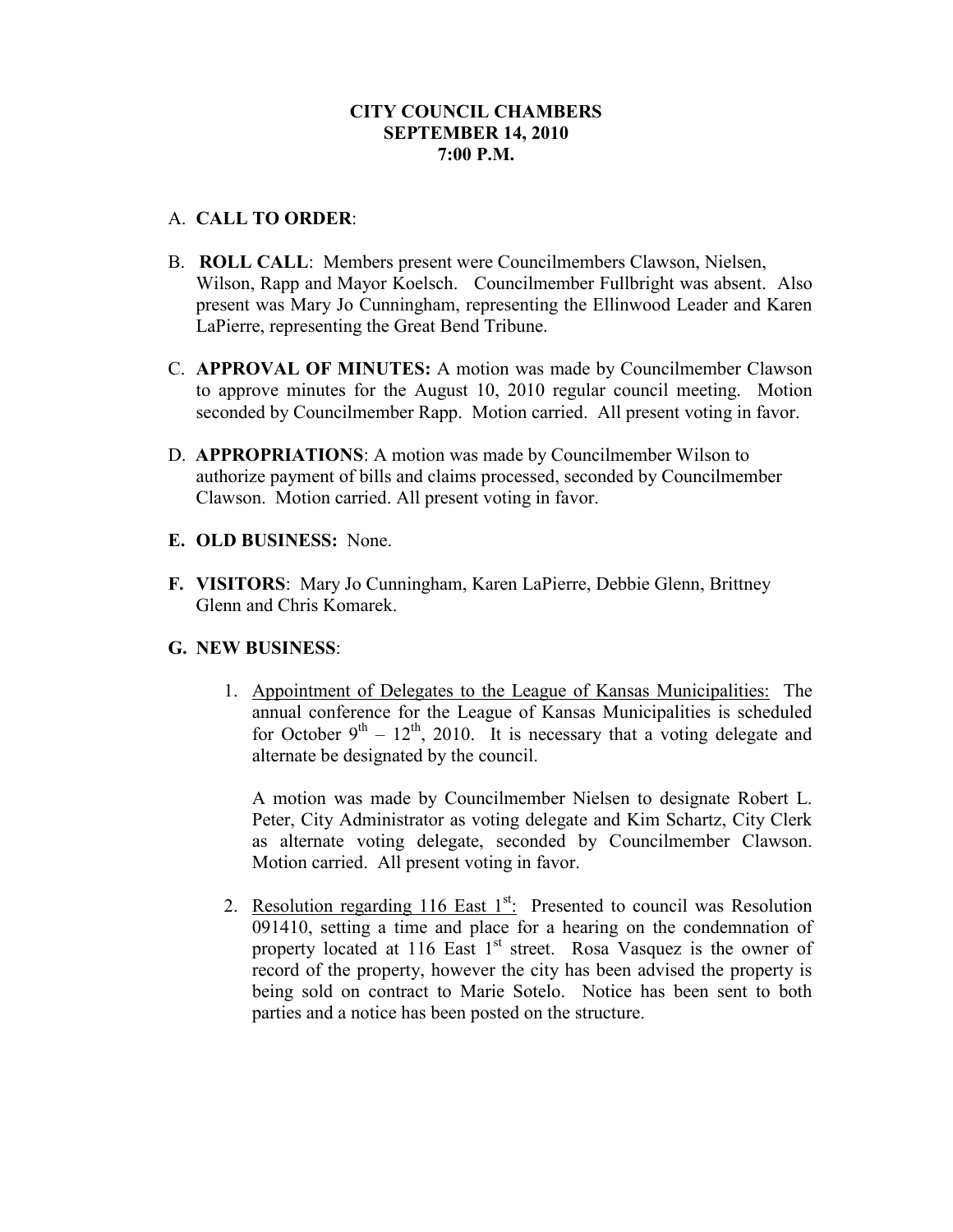Subject to K.S.A. 12-1750: 12-1756 the City Governing Body may direct a property owner to abate a dangerous or dilapidated structure. The procedural process is as follows:

- a) A written statement prepared by the Enforcing Officer is submitted to the Governing Body.
- b) The Governing Body adopts resolution.
	- 1) Resolution is published two (2) times. 30 days must elapse between last publication and date for a hearing.
	- 2) Copy of the resolution is mailed by certified mail to each owner, agent, lienholder and occupant.
- c) Governing Body holds a hearing on the date and time specified in the resolution and makes a formal determination on conditions of the structure.
- d) If the structure is found to be unsafe or dangerous, the Governing body Adopts resolution declaring such and directs structure to be removed or repaired. The resolution shall be published one time and mailed to owners, agents, lienholder and occupant.
- e) If owner does not diligently commence repair or removal as direct by resolution the City may:
	- 1) Remove or repair the structure.
	- 2) Assess cost, less salvage, against the property.

A motion was made by Councilmember Nielsen to adopt Resolution No. 091410, a Resolution fixing a time and place and providing for notice of a hearing before the governing body of the City of Ellinwood, Kansas, at which the owner, his or her agent, lienholders of record and occupants of the structure located at: Lot 16, 17, and 18 in Block Seven (7) in the City of Ellinwood, Kansas, according to recorded plat thereof. Commonly known as 116 East 1st Street, Ellinwood, Kansas, in said City may appear and show cause why such structure should not be condemned and ordered repaired or demolished as an unsafe, dangerous, or dilapidated structure, and that a Public Hearing will be held on the  $16<sup>th</sup>$  day of November, 2010, before the Governing Body of the City of Ellinwood, Kansas at 7:00 p.m. in the City Council Chambers of the City Office. Motion seconded by Councilmember Rapp. Motion carried. All present voting in favor.

3. Review of Bids for Demolition of 400 East  $4<sup>th</sup>$  Property: Presented to council were bids received for the demolition of property located at 400 East 4<sup>th</sup> Street. Bids received were as follows:

| Krier Dozer Service                  | \$5,440.00 |
|--------------------------------------|------------|
| Steve Peter D/B/A S & K Dirt Service | \$7,000.00 |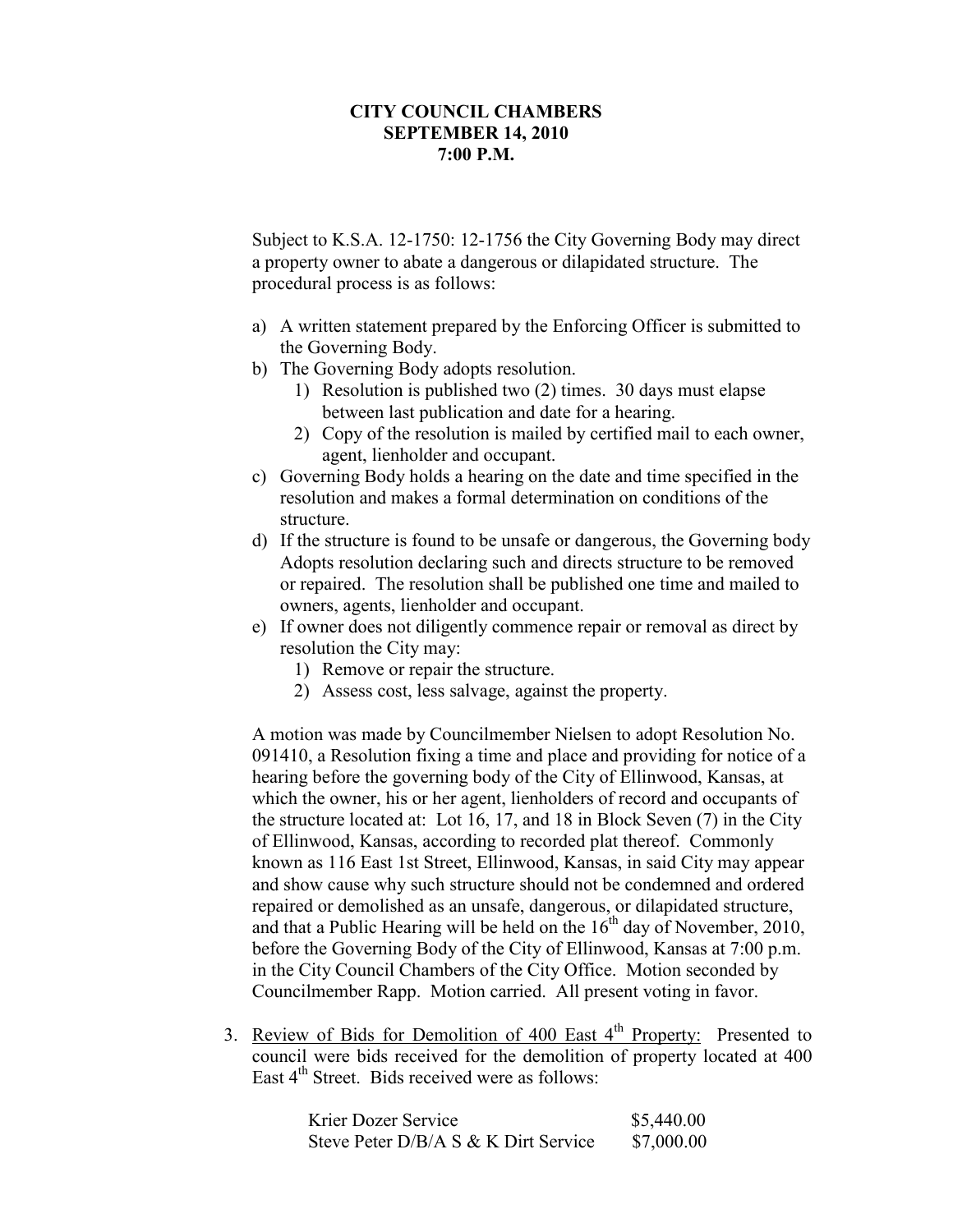A motion was made by Councilmember Clawson to accept the low bid from Krier Dozer Service in the amount of \$5,440.00, seconded by Councilmember Nielsen. Motion carried. All present voting in favor.

- 4. Amendment to Liquor License Ordinance: The state has changed the state issued liquor license for some establishments from a one year license to a 2 year license and has increased the fee for the license. The City also issues a liquor license. The city license is currently effective for one year and the license fee is \$100. Robert L. Peter, city administrator recommends the city follow the state licensing guidelines, and for the establishments that get a 2 year license, increase the city fee to \$200. Council was in agreement with staff's recommendation, therefore an amended ordinance will be presented at the October meeting to approve this change.
- 5. September 22<sup>nd</sup> Disaster Drill: Brittney Glenn, Debbie Glenn and Chris Komarek were present at the meeting to provide council with information regarding a disaster drill which will be done at the Ellinwood High School on September  $22<sup>nd</sup>$ . The drill is an active shooter drill, which includes multiple injuries that will begin at 6:30 p.m. The drill will involve 22 agencies encompassing approximately  $150 - 200$  people and will include Ellinwood EMS, Ellinwood fire and Ellinwood police departments. Eagle Med and all 4 county hospitals will also be involved. The school will send out letters to all parents notifying them of the drill.
- 6. November Council Meeting Date Change: Presented to council was a request to change the November, 2010 council meeting date from November  $9<sup>th</sup>$  to November  $16<sup>th</sup>$ .

A motion was made by Councilmember Rapp to move the November council meeting from November  $9<sup>th</sup>$ , 2010 to November 16th, 2010, seconded by Councilmember Nielsen. Motion carried. All voting in favor.

7. Executive Session: An executive session is requested for discussion of non-elected personnel. A motion was made by Councilmember Clawson to adjourn into executive session for 5 (five) minutes for discussion of non-elected personnel and that the council meeting will reconvene in the council chambers, seconded by Councilmember Nielsen. Motion carried. All present voting in favor. The governing body recessed into executive session at 8:05 p.m.

Meeting reconvened into regular session at 8:10 p.m. No action taken.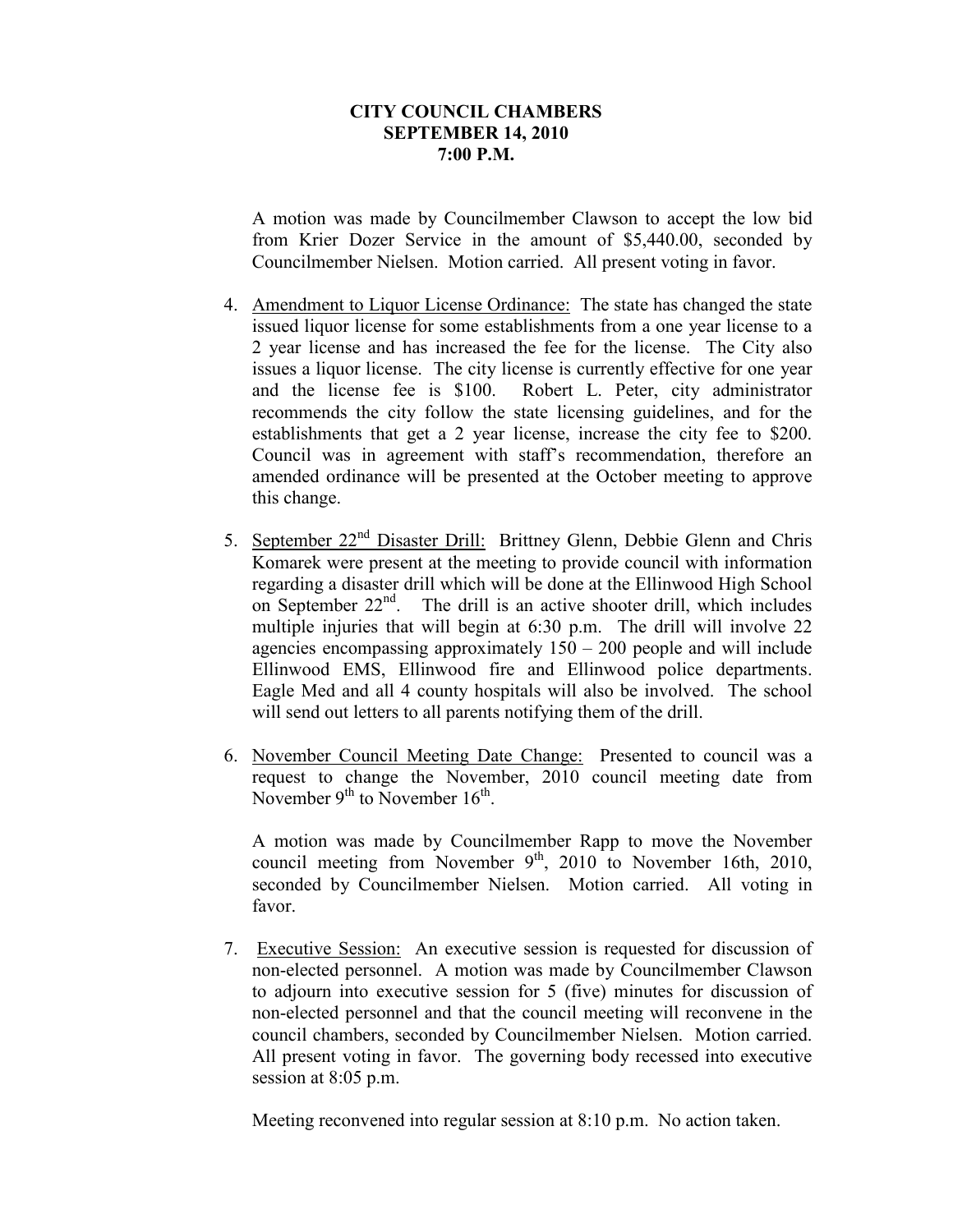8. Executive Session: An executive session is requested for discussion of property acquisition. A motion was made by Councilmember Clawson to adjourn into executive session for 10 (ten) minutes for discussion of property acquisition and that the council meeting will reconvene in the council chambers, seconded by Councilmember Rapp. Motion carried. All present voting in favor. The governing body recessed into executive session at 8:10 p.m.

Meeting reconvened into regular session at 8:20 p.m. No action taken.

## H. **REPORTS**:

- 1. Municipal Court Report: Presented to Council was the Municipal Court Report for August 2010.
- 2 Utilities Production Report: Presented to Council was the Utilities Production Report.
- 3. Staff Reports:
	- a) Staff reported a property in the 300 block of East  $4<sup>th</sup>$  may be reviewed for condemnation proceedings.
	- b) Staff reported street sealing and street painting has been completed. Annual tree trimming is planned to begin the first part of October. The electric department has been working on electrical lines to the airport. A capacity test was done on the 4 engines at the power plant and the engines tested very well.
	- c) Staff reported on 9/21, KMU, Kansas Municipal Utilities will be in town filming for their municipal video project.
	- d) Staff reported KDHE will present an award to the Ellinwood community for their "going green" and recycling efforts.
	- e) Staff reported health insurance options are being reviewed and a special meeting will probably be scheduled toward the end of September.
	- f) Staff reported the power plant will be generating part of the  $day$  on September  $16<sup>th</sup>$  while Midwest Energy performs line maintenance.